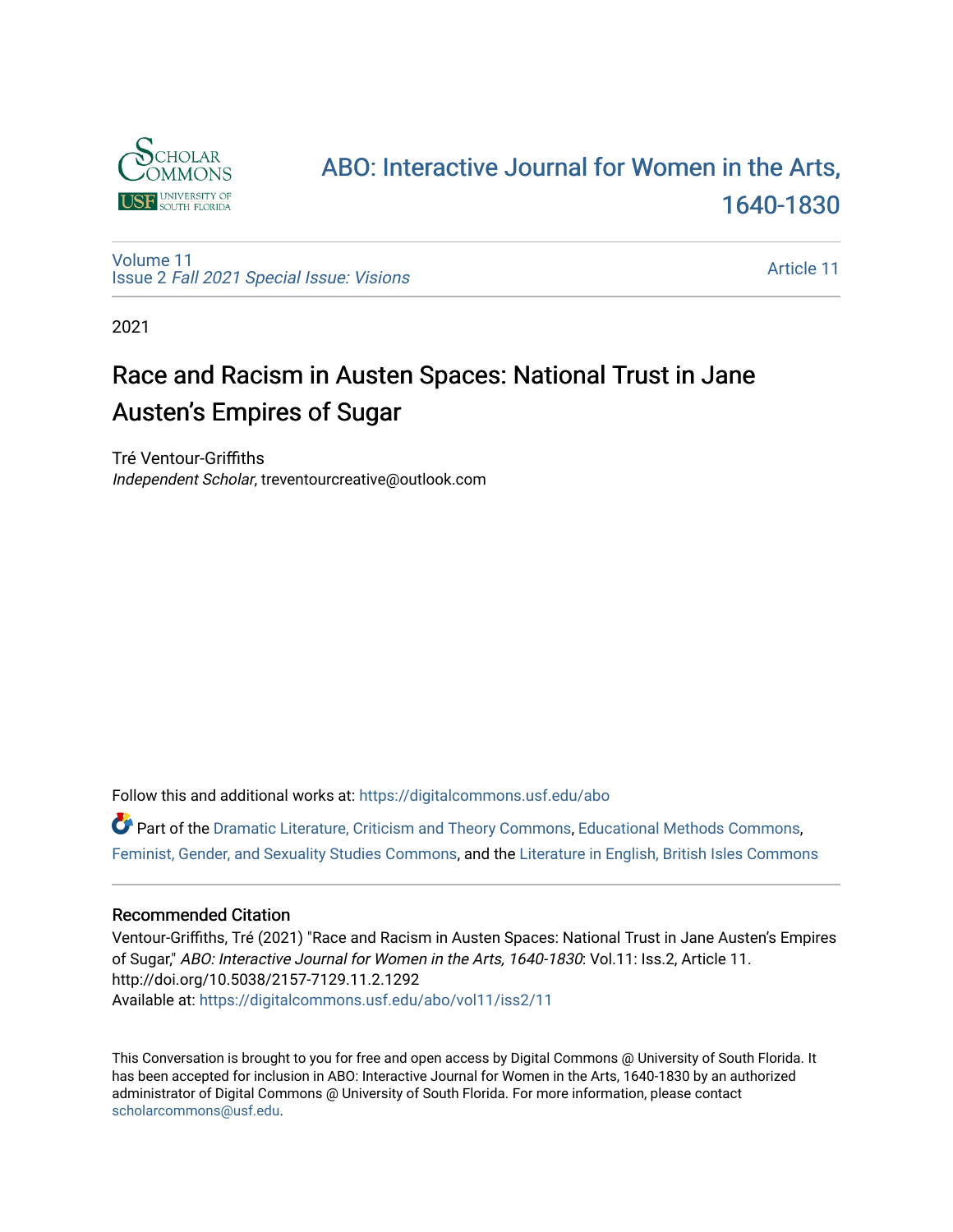## Race and Racism in Austen Spaces: National Trust in Jane Austen's Empires of Sugar

### Keywords

Austen, empire, anit-blackness, white supremacy, heritage

### Creative Commons License



This work is licensed under a [Creative Commons Attribution-Noncommercial 4.0 License](https://creativecommons.org/licenses/by-nc/4.0/)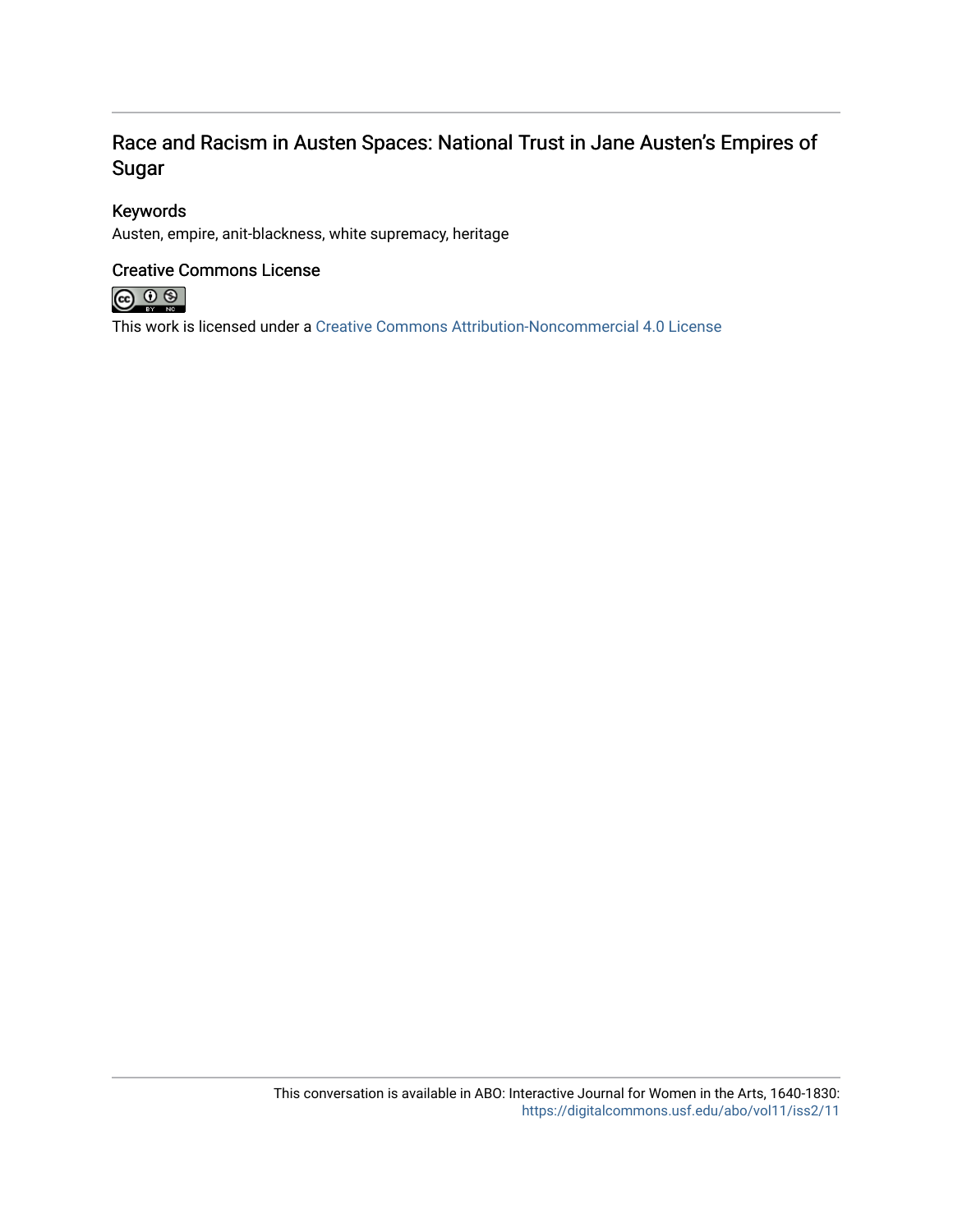Jane Austen's literary works and the subsequent screen media adaptations feature beautiful British stately homes surrounded by picturesque landscapes and gardens. The estates in her novels are inspired by real-life counterparts across the breadth of Britain which are then also repurposed as film sets in adaptations to represent the ideals and aesthetics of Regency Britain so celebrated in academic and popular cultural spaces alike. However, in September 2020, a National Trust inquiry evidenced something many already knew: lots of Britain's celebrated heritage sites were sustained by money generated by global colonialism. At least twenty-nine properties are tethered to successful claims made during the compensation scheme, where the UK Government gave £20m to the planter-class for their loss of enslaved people, classified as 'property' by colonial laws. This translates to about £17bn in today's money (UCL). In *Britain's Forgotten Slaveowners*, historian David Olusoga tells us that having lost the 'moral argument' for maintaining enslavement, the planter-class exploited the law to get compensation:

> … property was sacred to the British, and the idea that the Government or anybody else could deprive you of [it] was abhorrent … property and the right to property ran to the very heart of British culture and British law" (Profit and Loss, 00:28:16- 00:28:42).

As the National Trust report shows, "[About] one third of properties … [are] directly connected to colonial histories" (National Trust 4). Thus, the heritage homes of Jane Austen's worlds are rooted in economic racism against Black and Brown people under white supremacy as a sociopolitical system (Mills).

Following the 2020 murder of George Floyd, Britain saw a renewed public reckoning with its imperial legacy. The toppling of colonial statues such as Edward Colston in Bristol City compounded with the state removal of others (Aamna Mohdin and Rhi Storer, *The Guardian*) and a resurgence within education to decolonise curricula – runs adjacent to a significant "culture war" fomented by the right in Britain to what they perceive as a "woke' agenda in the heritage industry (Hinsliff). Where the violent reaction to historical accountability is built on the idea that inquiries into Britain's colonial past are an unnecessary thorn in the bosom of Little England. Simultaneously, while styling themselves as 'The Common Sense Group,' some Tory MPs argued:

> History must neither be sanitised nor rewritten to suit "snowflake" preoccupations. A clique of powerful, privileged liberals must not be allowed to rewrite our history in their image (Quoted by Alessandra Scotto Di Santolo in *London Express*, November 2020).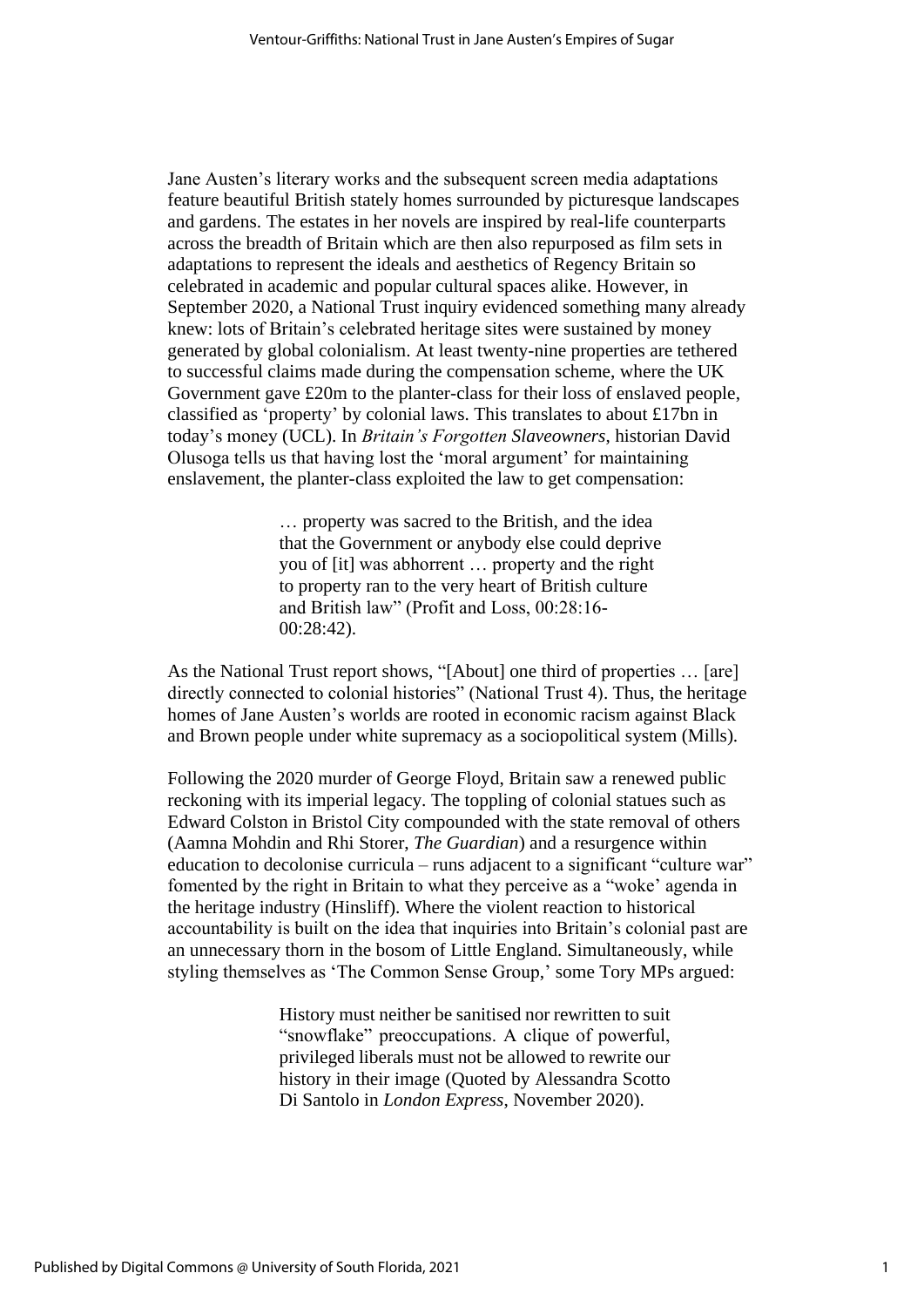Yet isn't it the job of professional historians to rewrite history? As David Olusoga writes, "Historians should repeatedly point out that the '…rewriting of history' is not some act of professional misconduct but literally the job of professional historians." It's about framing, and the recoil against the National Trust's report, pertinently from sections of the public and British press, shows that Britain is not prepared to deal with its imperial past and how that history has caught up to the present. As even some members reportedly erupted in anger at the Trust's annual meeting:

> The backlash comes after the Trust published a 115 page report in September [2020] into links between colonialism and slavery, amid Black Lives Matter protests across the world. … Churchill's Chartwell home in Kent was highlighted as the war hero was a former Colonial Secretary. However, members of the Trust have lashed out at the report, with some saying they have defamed the war hero's memory (Steven Brown in *Daily Mail,* November 2020).

Still, this is a country that seeks to celebrate the spoils of the British Empire without acknowledging the racism and white supremacy it took to produce many of these heritage sites. Similarly, as Afua Hirsch notes:

> I have always wondered how we have managed to contort our memories in such a way as to celebrate abolishing something, while forgetting how fundamental a prior role we played in developing it in the first place. We were not only one of the trade's major protagonists, but also one of its earliest adopters (50).

In recent Austen adaptations, a pattern of celebrating Regency culture while denying the labour, blood, and pillage that produced it continues. In this piece I discuss the epistemic violence that continues in Austen spaces that refuses to address what Edward Said long ago pointed out in his discussion of *Mansfield Park, namely, that the domestic spaces of Austen's landed families are* intimately connected with the economic growth of plantation economies in the Caribbean:

> She sees clearly that to hold and rule Mansfield Park is to hold and rule an imperial estate in close, not to say inevitable, association with it. What assures the domestic tranquillity and attractive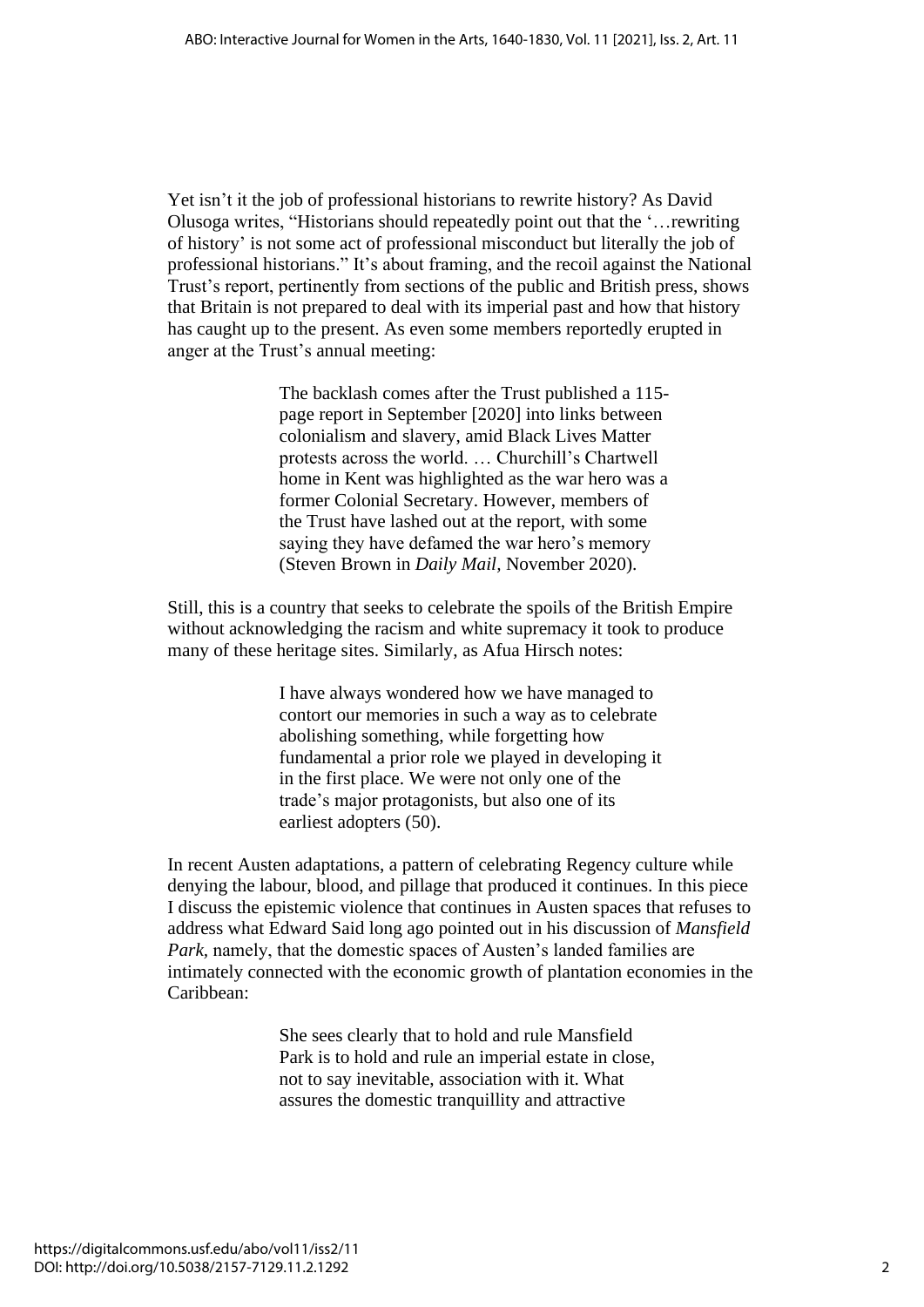harmony of one is the productivity and regulated discipline of the other. (Said, 109-110)

Given that these observations are not new, we must be explicit about how anti-Blackness structures contemporary denials of Britain's role in enslavement. Moreover, the role of higher education cannot be stricken from the record where "in both colonies and metropole, universities were founded and financed through the spoils of colonial plunder, enslavement and dispossession" (Bhambra, Gebrial et. al. 3). As someone also descended from enslaved people, this is also personal because "family history is colonial history" (Goffe 93), and Britain's celebration of its colonial past is painfully apparent. How ironic it is that I grew up and still live in Northamptonshire, the site of Jane Austen's *Mansfield Park*? My home county still positions global coloniality in Northampton's Charles II statue atop All Saint's Church (Ventour). With the monarch being a key figure in the Royal African Company (Olusoga 22), his watching the town from the church is a further reminder the role the Church played in enslavement (Walvin). As, it was one of the largest profiteers in the compensation scheme (*Legacies of British Slavery*).

The everyday racism Black people experienced due to white supremacy as a sociopolitical system (Mills), extending from the colonies to the centre in Regency Britain, is evident in Georgiana Lambe's first encounter with Lady Denham in ITV's *Sanditon.* This recent adaptation is based on the unfinished novel by Jane Austen. In episode two, Lady Denham makes a pineapple fruit the centre of her dinner party held in "honour" of West Indian heiress Georgiana Lambe. As Amanda Prescott (2022) argues in her companion piece, here, the pineapple in this scene symbolises both what the colonial centre can extract from plantation labour and how it can display its profit to exoticise the colonised and enslaved peoples in its distant territories. In this encounter and context, audiences are reminded that despite class and rank, women, too, were viewed as "prizes" not people, even by other women. Lady Denham displays the pineapple on her dining table with a proprietorial air, being sure to keep Georgiana in her place despite the latter's wealth. The relationship between race and gender is intertwined, through a Regency encounter with what Moya Bailey coined in 2010 as "misogynoir," as Lady Denham mocks Georgiana for being the daughter of "a slave" while appearing to celebrate her. As the scene goes:

> **Denham**: "Miss Lambe, what are your views on matrimony? An heiress with a hundred thousand should be in want of a husband I think." **Georgiana**: "I don't care to be any man's property, Lady Denham."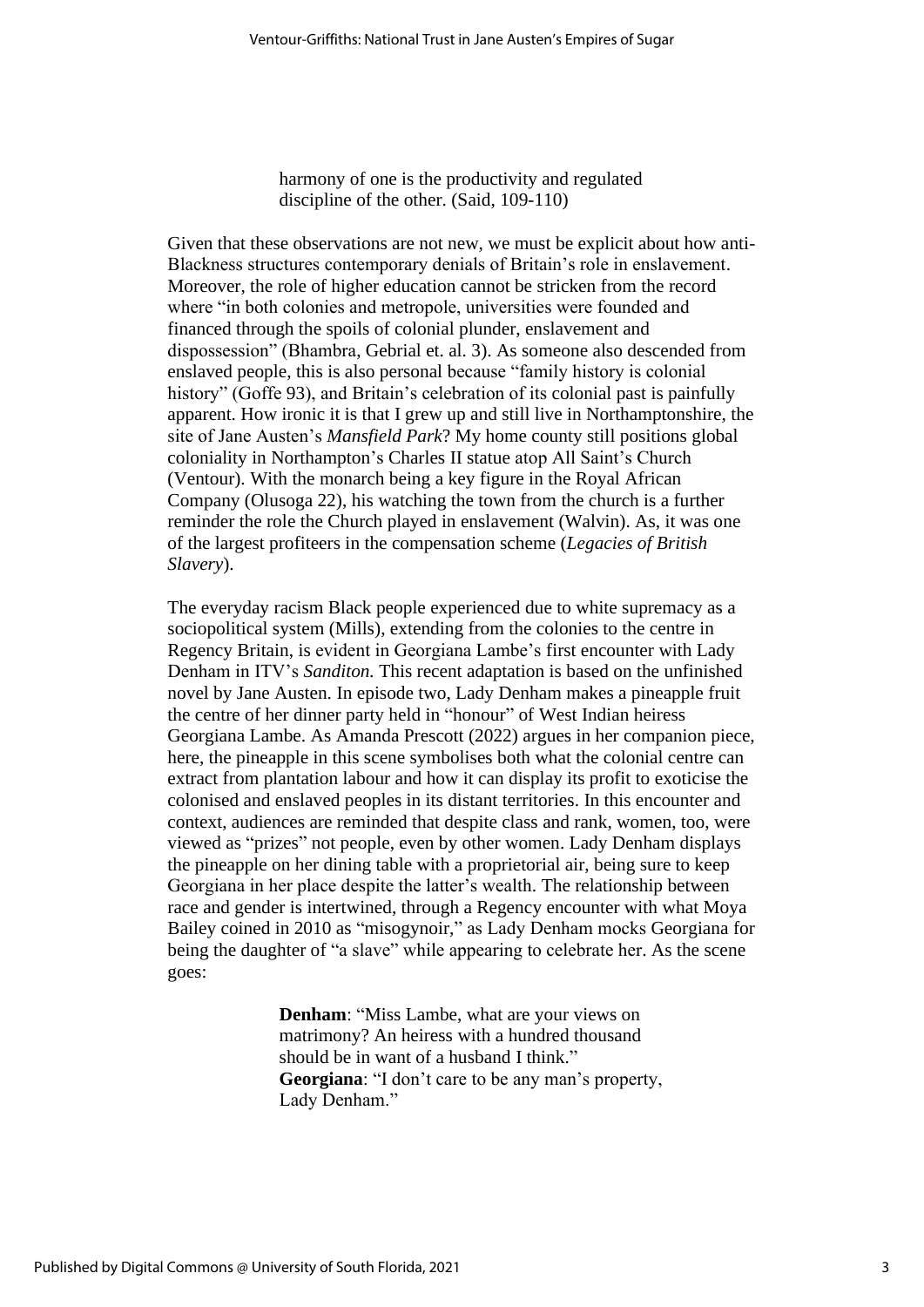**Denham:** "[Chuckles]. Hoity-toity. I should have thought someone like you would be quite used to being a man's property. Was not your mother a slave?" [Awkward pause]. **Georgiana:** She was … but being used to a thing and liking it are not the same, my lady." **Denham**. "Oh. I'm beginning to think you are a very opinionated young lady, Miss Lambe." [Chuckles] (Episode 2, 24:04-24:51)

Coining the term 'microaggression' and calling racism a "contagious disease" (267), psychiatrist Chester Pierce's ideas also reflect the Denham-Georgiana encounter as the pineapple is produced to represent how Denham feels about Black people. Pertinently when that encounter ends with a Regency iteration of a white woman tone-policing a Black woman (albeit implicitly). "I'm beginning to think you are very opinionated young lady, Miss Lambe" is Lady Denham's way of saying 'know your place and shut up.' If it was not for Georgiana's money, I think Lady Denham's racism suggests that enslavement itself would be Georgiana's "natural place" in the world.

In the twenty-first century, the UK continues to celebrate this racist past. As author-activist George Monbiot says, "the highest award given to British officials who work abroad is the Order of Saint Michael and Saint George" (DDN, 00:00-00:07). Here, there is a drawing of Saint Michael as an angel, with his foot on the neck of the Devil. The Devil is represented as a Black man (Malloch; de Bruxelles; Ayodele). The imagery is clear, denoting whiteness as "good" and triumphant, and Blackness as "bad" and inferior to the "pure" and "white" angelic figure. I would argue similar imagery and dynamics are at work in the recent adaptation of *Sanditon* (2019). Similarly, today white women are still viewed to exist on a higher operating standard of humanity compared to Black women (Accapadi) and in this scene, Lady Denham exhibits her assumed supremacy to Georgiana. Not in terms of class, but in regard to race and gender: she is the imperial conqueror and Georgiana is the colonised. This, I would argue, revisits the dynamics of the Order of Saint Michael and Saint George imagery within a scene of Regency civility. Denham need not journey to the colonies to conquer as she can do so in her own home. The exoticisation of the pineapple is implicit violence and though Georgiana is not enslaved, Denham's references to Georgiana's parentage and placement of the fruit, express her inherent racism within the frame of a party.

I situate the scene above with other recent adaptations of the Georgian and Regency period. As with Lady Ashford in *Belle* (2013, Asante) and Caroline Mortimer in *The Long Song* (2018, Levy and Williams), Lady Denham's behaviour follows other period dramas in which some aristocratic white women act as agents of white supremacy. In the BBC adaptation of the Andrea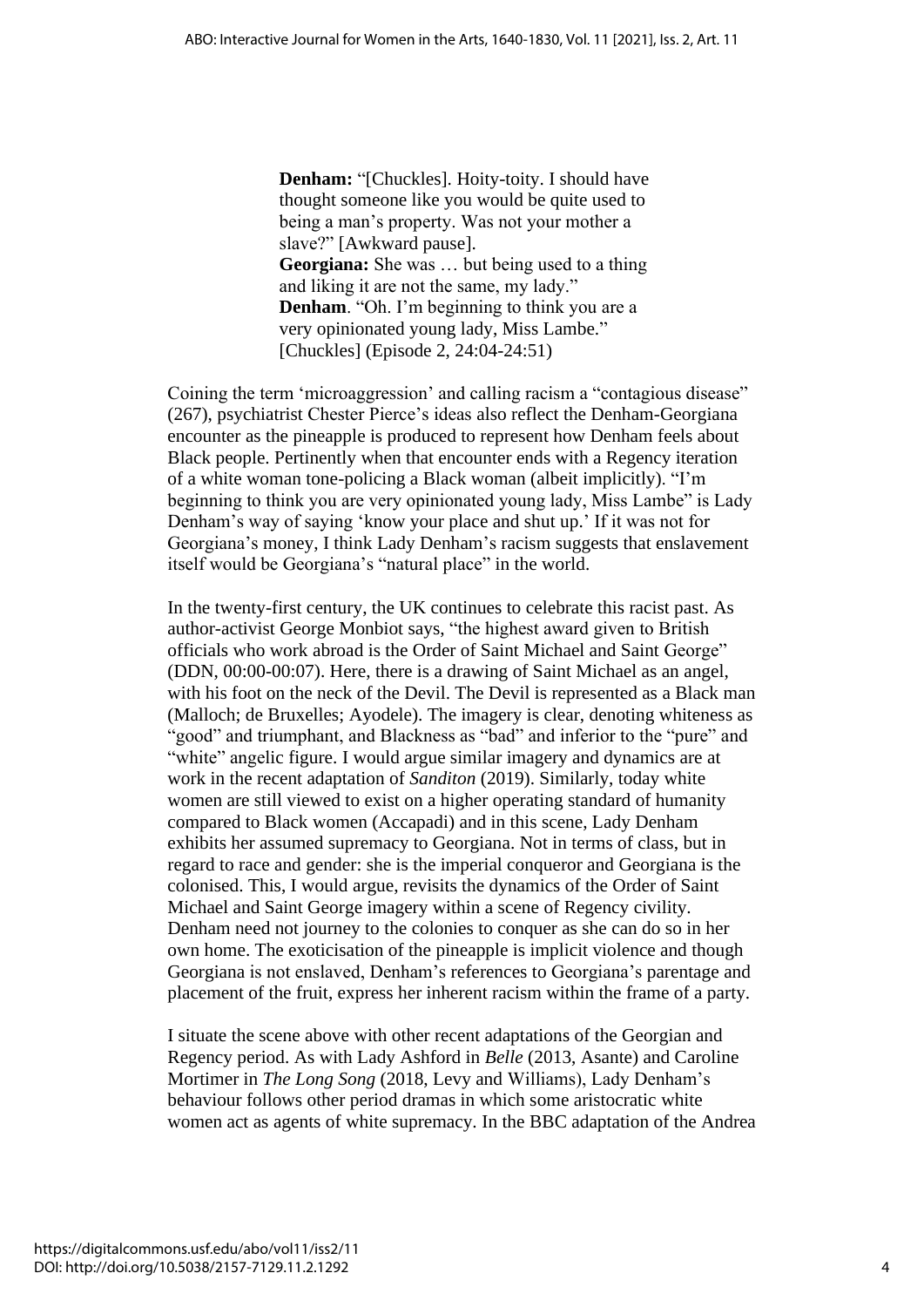Levy novel *The Long Song*, Caroline Mortimer (Hayley Atwell) takes Miss July away from her mother proclaiming "… look how adorable the little one is" to which her brother replies, "… bring her then if you like" (Episode 1, 00:10:1-00:10:24). Miss July is an enslaved girl at the time and Mortimer sees her as a fashion item. Albeit a fictionalisation of colonial Jamaica, Mortimer dispels the myth that women did not own enslaved people, further evidenced in University College London's database *Legacies of British Slavery*. The point is that these adaptations are alive to racialised / gender dynamics between women characters but there is still a denial of what these really mean for our ongoing consumption of Regency culture.

We are familiar with this dynamic—in the more explicit violence against Black women and girls by police (AFLO. the poet; TED *Urgency*), including Sarah Reed (Amelia Gentleman and Damien Gayle, *The Guardian*) and Breonna Taylor (BBC). For example, the memes revolving around the original "Karen" terminology "… reference real-world incidents in which Black individuals were harassed by White women in public spaces … [using] humor, satire, and strategic positioning to perform a set of interrelated social commentaries on the behavior of White women" (Williams, *Memes*). White women committing these heinous acts do so in the knowledge that if the Black victims call the police, it is they that will more likely be leaving in a police car. As Gary Younge states in relation to the Amy Cooper case in New York:

> …what she does when she [calls the police] is not only puts that man [Christian Cooper's] life in danger, she puts every other Black man within … a two-mile radius in danger. [The police] will ask questions later, there may not be later as George Floyd found out … when you call the state, you expect violence. That's why she felt that he would shut up and go away (*Question*, 00:04:43– 00:05:06).

Whether we wish to acknowledge it or not, the racial underpinnings of Britain's social fabric mirror the colonial "racial schema" (Fanon), we can read in Jane Austen's texts and the subsequent adaptations. Despite the absence of a clear critique of race or colonialism, in both the literature and adaptations, the racialised inequality that played a vital role in sustaining Austen's characters and their livelihoods is legible, as Said argued in *Culture and Imperialism* (1993).

In the context of *Mansfield Park*, lead character Fanny Price leaves her working-class family to live with her uncle Sir Thomas Bertram and her other relatives. He owns a sugar plantation in Antigua maintained by the toil and suffering of enslaved Black people. *Park's* lead characters live lives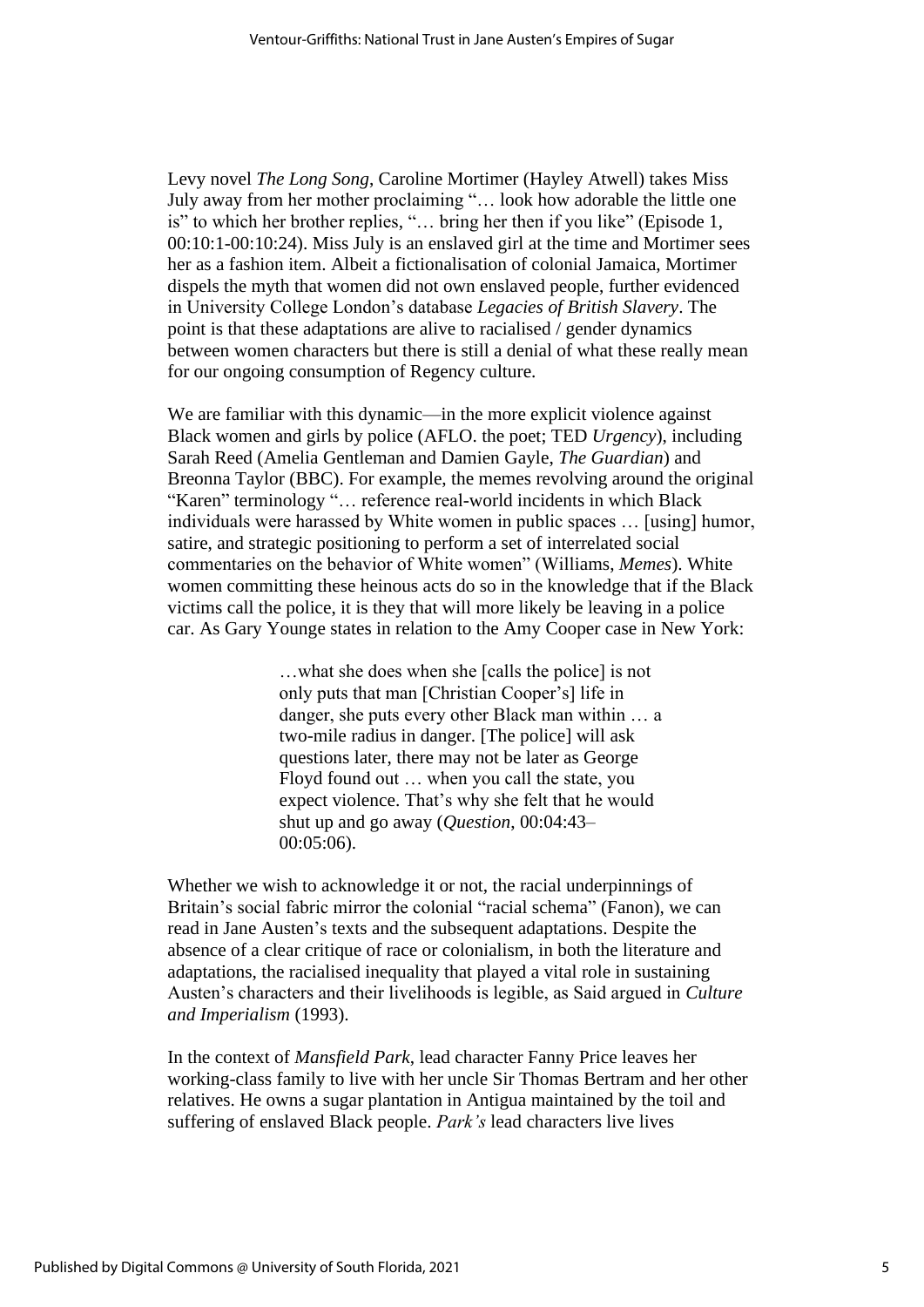maintained by the profits of the sugar economy, yet the question of colonialism and the lives of enslaved Black people is manifestly absent.

As a racialised man in a fanbase evidently filled with white women, when I have brought up discussions of race or colonialism in Austen before, I have been met with 'white defense' first and foremost, followed by racism (Sudbury; Fitchue & Fitchue; DiAngelo). The term 'microaggression' (Pierce) is disproportionate to the effect when the impact is huge, like 'death by a thousand cuts' (Vassell). The whiteness in many of these fan groups is so violent that for any fan that comes from Black, Indigenous, Asian or any other group racialised outside of whiteness [BIPOC], to mention race or colonialism in relation to canon or any period drama is a mandate for white violence – either in the comments sections or direct message. As Austen texts were not produced outside of the value-driven society they were written in, resistance to these discussions is an indication of the epistemic racism of the education sector where global northern white Eurocentric knowledges are depicted as superior to that of the Global Majority. Through the gatekeeping enacted by the admins of many of these groups, and though they are not institutions per sé, I see the same practicing of 'institutional whiteness' (Ahmed *Declarations*; *Nonperformativity*; *Phenomenology*; *Included;* Hunter *Birminam; Whiteness*) I have witnessed in higher education. As Leeds-based social justice organisation White Spaces write, such inequity persists "...through the positing of some bodies rather than others as the subjects of the institution (who the institution is shaped for, and who it is shaped by)." Like many of her literary contemporaries, Jane Austen was the product of her gentle class, and this brings us to axiology and the valuation of intellectual ideas during the time in which she was writing. In Austen's novels, dowries and the legacy of fictional estates like Pemberley in *Pride and Prejudice* and Donwell Abbey in *Emma,*  are certainly assumed to be best passed on and maintained by moral patriarchy. When we follow the money of the real sites in the modern-day, we see many were built off the profits generated from chattel enslavement:

> …the practice of enslaving African people was a fundamental part of the British economy in the late seventeenth, eighteenth and early nineteenth centuries. Large numbers of landowners and members of the wealthy middle classes invested in commerce that was linked directly to the slave trade, including sugar production in the Caribbean, and many people with surplus funds had investments in merchant companies involved in the slave trade, such as the South Company and the Royal African Company (National Trust 5-6).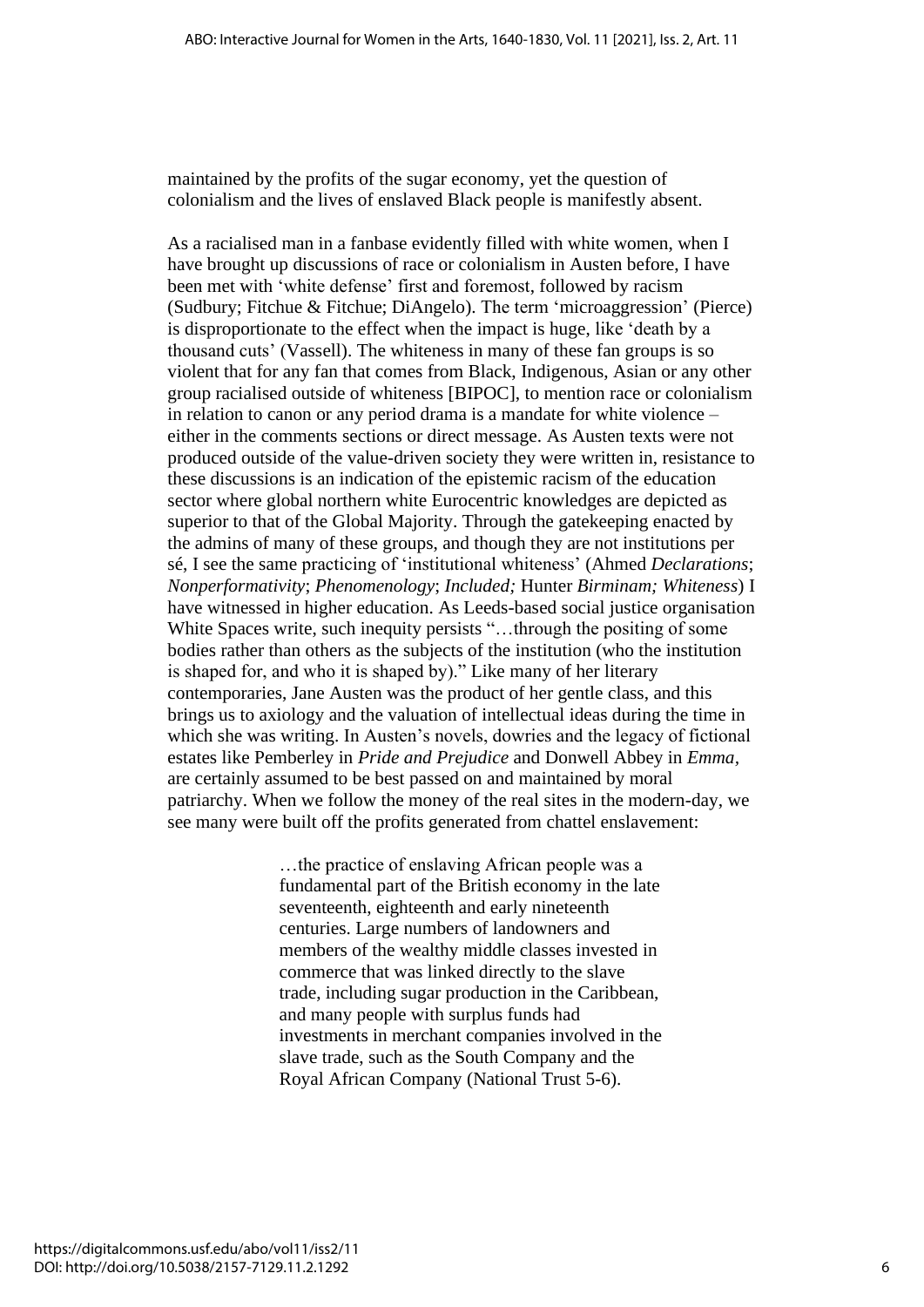And while *Mansfield Park* considers enslavement at a distance and through the white gaze, it is still clear on how sugar production benefited the wealthy classes in Britain and that this system was what also in-part maintained patriarchal power. Yet, white women also owned enslaved people, as historian Stephanie E. Jones-Rogers writes: "Ownership and control went hand in hand, and for white girls who had slaves, developing techniques of management and discipline was an important aspect of their early training. For those who were newly inducted into slave-owning communities, 'the plantation was a school' where they learned how to be propertied women" (4). If we turn to Lady Catherine de Bourgh in *Pride and Prejudice*, living at Rosings Park, the estate of her late husband, we are never told how characters like them made their money nor the inequity had to exist for their lifestyles to exist. In *Mansfield Park,* Lady Bertram and Mrs. Norris are also sustained by the Bertram estates in Antigua. It may not be explicit in Austen's novels but the world and lore she built in-text was deeply involved in and enriched by not only enslavement, but colonialism as a complex web of political systems. Some may believe this is more explicit in *Mansfield Park* and *Sanditon* because there are references to coloniality threaded through. However, a contextual understanding of colonialism is vital to fully understanding Austen's work, reminding us how whiteness functions invisibly. As John Hartigan Jr. states, "Whiteness [...] asserts the obvious but consistently [overlooks] … that whites are racially interested and motivated. [It] both names and critiques hegemonic beliefs and practices that designate white people as "normal" and racially "unmarked" (1).

However, although the 1999 Patrocoa Rozema adaptation of *Mansfield Park*  has Fanny supporting the abolitionist movement, and further shows that Thomas' alcoholism derives from him experiencing his father's brutalisation of enslaved people, I believe this also centres the shame and guilt of white people (Cheng; Matias). In a system made to benefit white people (centring white emotions and feelings), the fact the adaptation's Fanny and Thomas get to feel the way they do is a reminder of how white people historically and now, are still seen to be on a higher frequency of humanity—ultimately centring white privilege, leaving the enslaved at the fringe of this story.

While the role of race and colonialism in Austen has been well understood historically, contemporary adaptations seldom make this transparent. Neither this nor the exploitation that had to exist for Austen's characters to live as they did. *Park* depicts flamboyant levels of wealth and privilege, with Thomas coming and going from the plantation society. The epistemicide is committed as the novel presents enslavement as a necessary evil. British enslavement was mainly in the colonies and "unlike the situation in America, most British people saw the money without the blood" (Eddo-Lodge 5). It was easy to disassociate these country estates from colonial violence in the Global South since references to colonialism throughout the literary canon appear regularly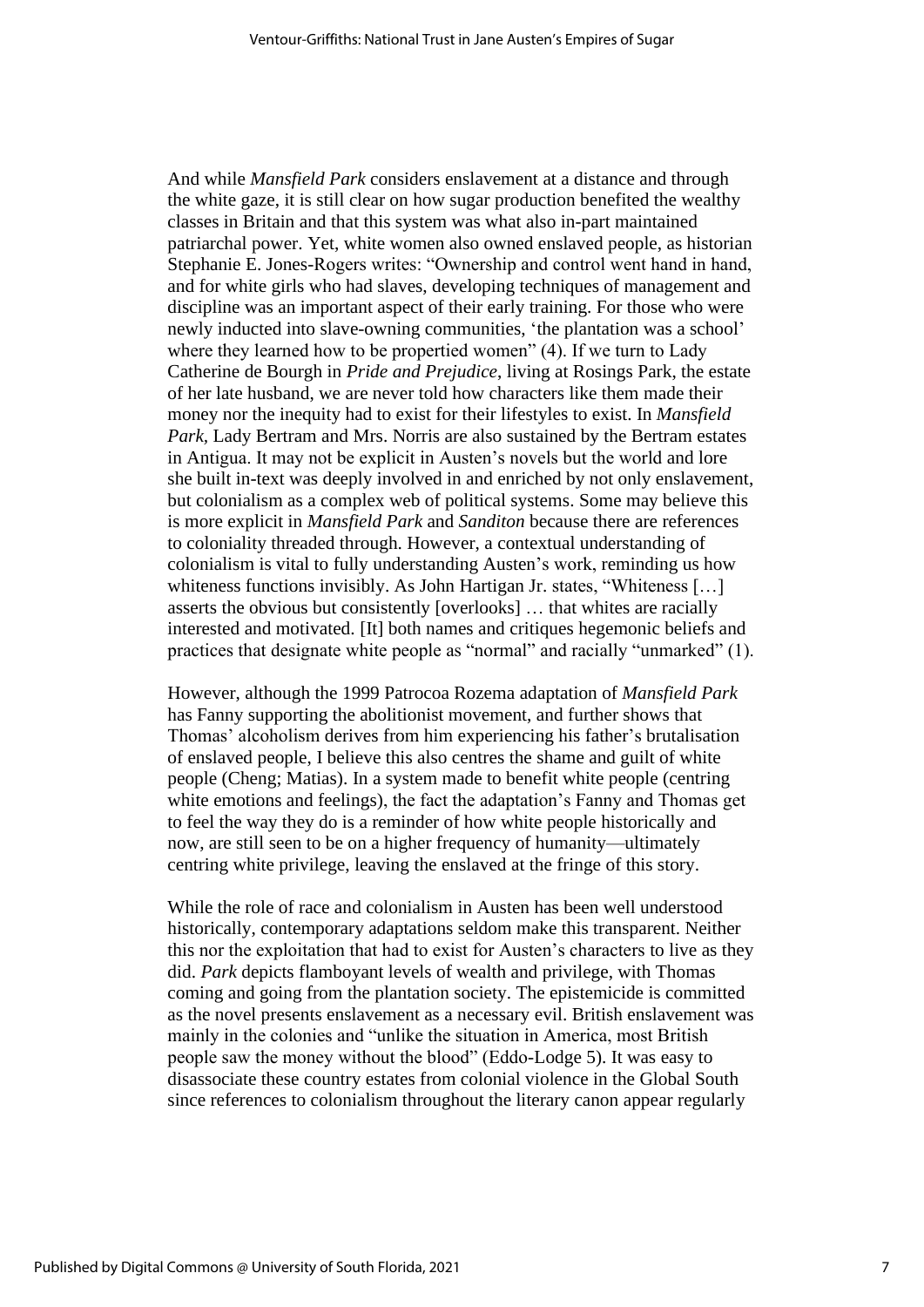as they are "taken for granted . . . threaded through, forming a vital a part of the texture of linguistic and cultural practice" (Said, *Culture*, 104).

Moreover, in Austen's writing of enslavement in *Mansfield Park*, whiteness is centred with Fanny Price noting how she loves listening to Sir Thomas "… talk of the West Indies. I could listen to him for an hour together. It entertains me more than many other things have done"' (179). And with Andrew Davies' adaptation of *Sanditon,* it could be argued that Georgiana is there almost as a motif for the colonial presence in the West Indies. Falling in love with a Black man called Otis, she is problematised. She must keep the relationship secret from her white male guardian, Sidney Parker, as much because he is from a lower class and without wealth. Such a relationship, even in a 2019 adaptation, remains taboo. Otis is finally dismissed from the plot as a gambler, unworthy of Georgiana's love or inheritance.

Because *Sanditon*, and all of Austen's work, takes place within a colonial context, it brings us to consider how Black women were seen through the white patriarchal gaze. As George Yancy states:

> Through the white imaginary … the Black body visà-vis the white body is a site of a peculiar paradox. [It] is both desirable and yet disgusting. Think here of white male enslavers and "slave masters" who raped Black women who were deemed subpersons, chattel, ugly, foul, … ungodly creatures. […] How does one rape enslaved Black women without falsifying one's own assumptions about their status as "beasts of burden" or one's own white status as "civilized"? In other words, think about the lynching of Black male bodies and how white males hovered over [them], making sure that the nooses were fitted correctly, touching Black genitalia while castrating those intimate parts that were said to be nasty and despicable. These cases constitute forms of violent, racially perverse, intimacy that implicated white male desire, disgust, and hatred (7).

The racialised and sexualised dynamics of the nineteenth century's colonial reality, however, are largely disregarded by *Sanditon*. Georgiana, after her failed relationship with Otis, is reappropriated by Sidney into her role as heiress. Yet, earlier, she becomes frustrated, in the scene when she tries to board a stagecoach by herself (Davies, 2019, Episode 2, 32:31). She is an heiress not yet in control of her fortune, unallowed agency over her own wants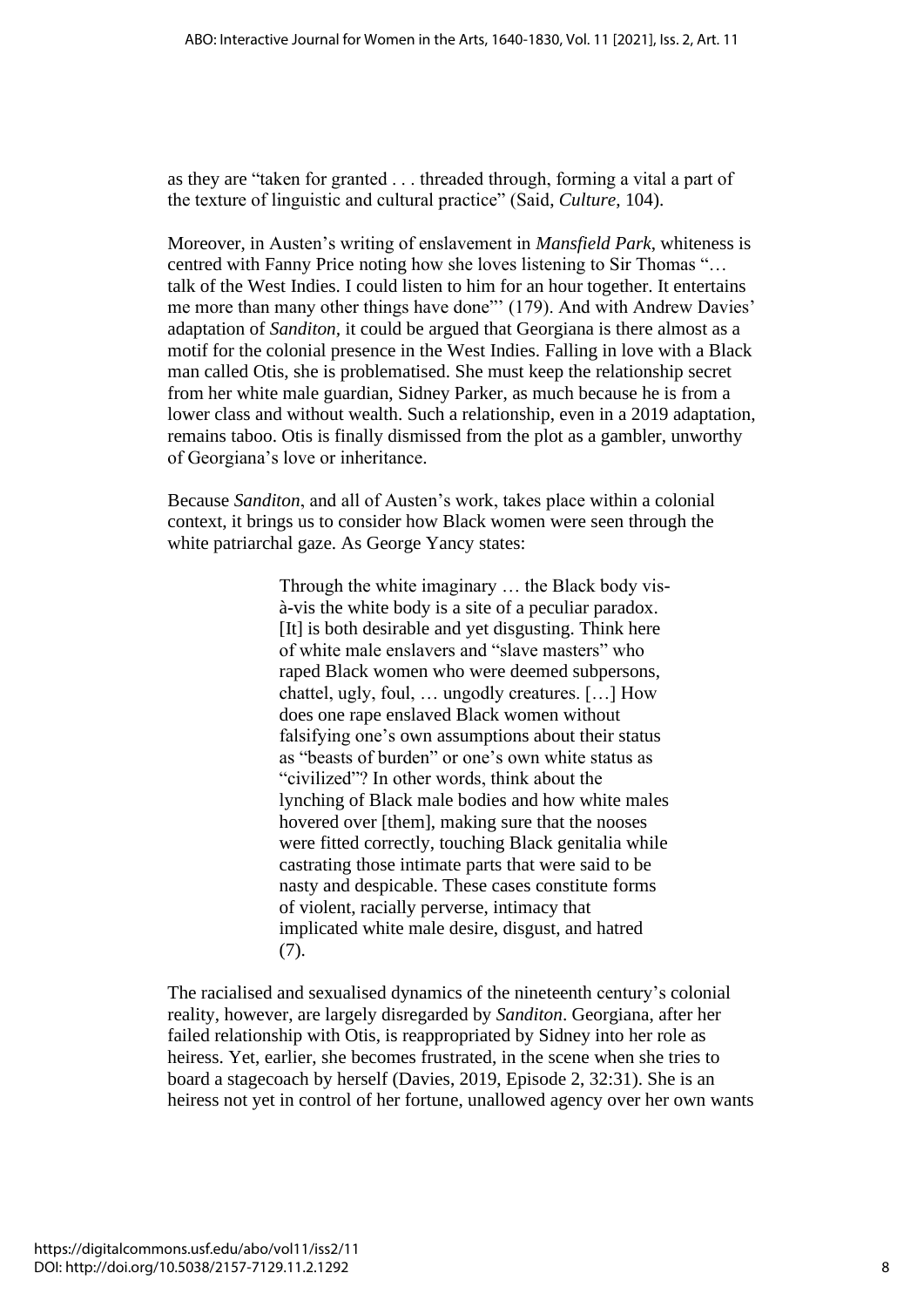or desires. And symbolically, Sidney, as Georgiana's guardian, castrates Otis, in ways that follow the dynamics Yancy describes.

In the period, Black Georgian men such as those part of the Black Poor, as well as Bill Richmond, Francis Barber, James Gronniosaw and Olaudah Equiano – these latter two in the Sons of Africa group – all decided to marry white women (Olusoga 110). For Otis to choose Georgiana and vice versa, ultimately decentres the "desirability" of whiteness (Freedom, 00:45:10– 00:46:35). However, beyond that, it recentres Black love as a tool of resistance (hooks). In episode four, Otis secretly visits Georgiana, and their love and happiness is emphasised (Episode 4, 00:20:38). But it is not allowed to last. Otis and Georgiana choosing to love each other poses a further threat to the structure of inheritance big country estates were built on. By choosing a Black man, she threatens white primogeniture as her Black husband would inherit and come to own the actual profits of enslavement. Such a union would be a form perhaps of nineteenth-century reparations: a Regency example of the "Black Pound" (Jenkin). We might turn to *The Woman of Colour* (1808) to see a plot where a Black Caribbean heiress, Olivia Fairfield is compelled to marry her white, English cousin, Augustus, to ensure the flow of her father's profit from his plantations, back to the structures of white primogeniture in the colony.

Otis marrying a wealthy Black woman complicates colonial ideas that Frantz Fanon comments on as racial epidermal schema: "a man was expected to behave like a man. I was expected to behave like a black man – or at least, like a n-----" (86). In short, Otis aspires above the constructed white ideas of Black men. He is already working for social and racial justice as part of the Sons of Africa, a powerful, Black-run abolitionist group who wrote petitions and letters to the ruling classes of Georgian Britain. Whilst the Sons of Africa were a Black abolitionist group, the white supremacist system they campaigned against is what delivered the labour of enslaved Black people into the pockets of the plantocracy, thereby funding large British country estates, as the National Trust report makes clear.

In the Georgian period, pro-enslavement writers depicted Black women as "femininity free" so much so that the "ideological defeminisation" of Black women dismissed Black motherhood and "devalued maternity" (Beckles 11). Prior to the 1770s, one account claims that on arriving in Barbados, to be: "astonished to see some women far gone in pregnancy, toiling in the field, and others whose naked infants lay exposed to the weather sprawling on a goat skin, or in a wooden tray. I have heard with indignation, drivers curse both them and their squalling brats, when they were suckling them (Dickson 12). Denham sees Georgiana – not in the position of human female (as a white woman would be seen), but as subhuman. These ideas are consistent with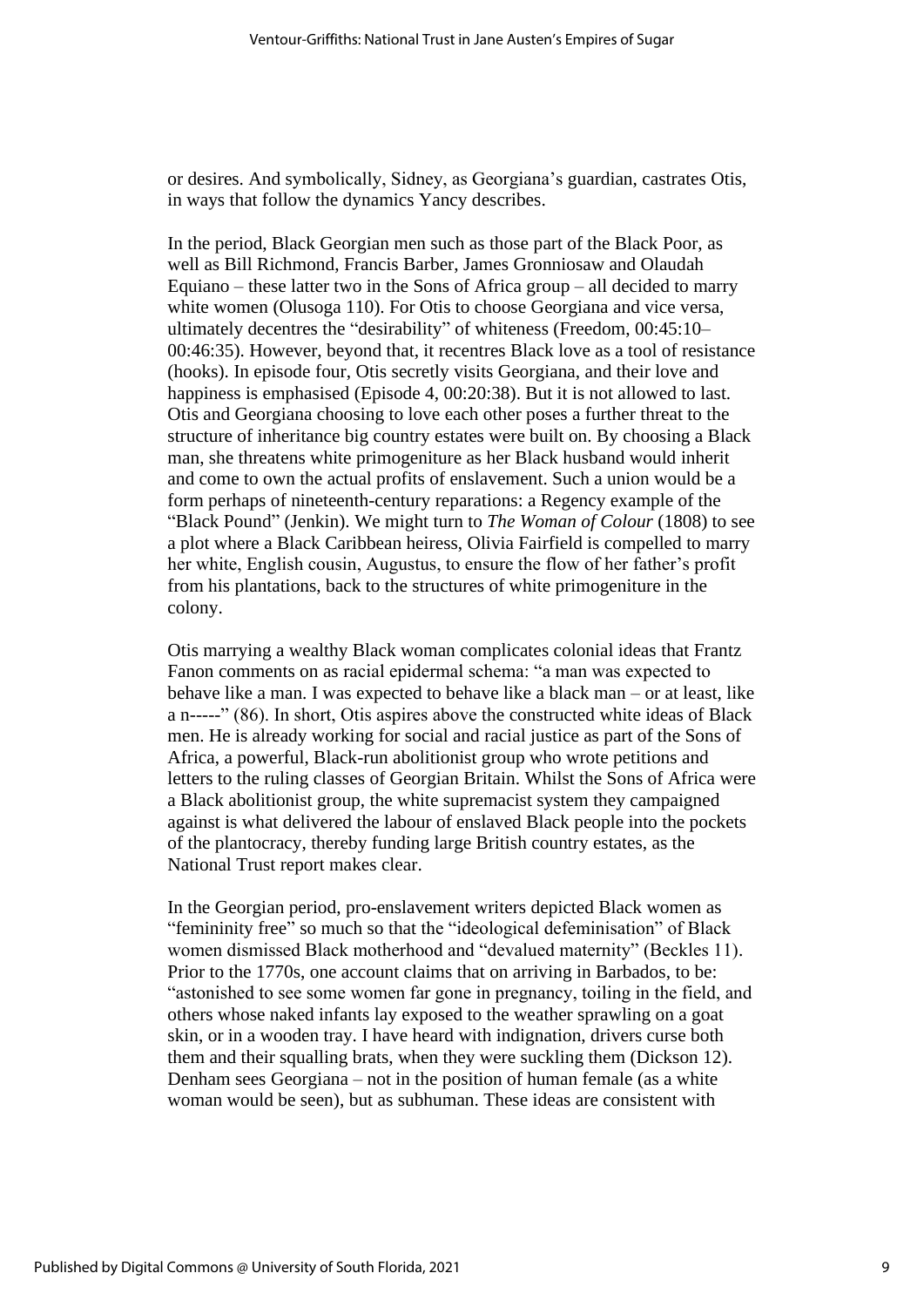misogynoir (Bailey) and imperialist representations of Black African diasporic women's bodies.

Through the production of knowledge in academia, racialised stereotypes dominated how Black people were viewed. *Sanditon's* pineapple scene is underpinned with pseudoscientific racist ideas, produced during the Enlightenment of the seventeenth and eighteenth centuries. As Angela Saini argues "what Europeans saw as cultural shortcomings in other populations in the early nineteenth century soon became conflated with how they looked" (11). Edward Long, the main historian of the plantocracy in the period who wrote the definitive account of Jamaica through a white supremacist lens, believed in the inferiority of Africans describing them as "the parents of every that is monstrous in nature" (383). So, before Georgiana is given chance to exist as a human being, she is already in opposition to white European standards of humanity, reason, rationality, and in the buzzword of the era: civilisation. Epistemologically, audiences are being given a partial narrative. Georgiana may be of the wealthy classes, but Lady Denham has a deep-seated racism that will never accept Georgiana as anything close to equal. Her beliefs are perfectly synonymous with her nineteenth-century culture. How much has this changed in how we read Austen today?

Austen's omission of how her characters generated their wealth that funded expensive lifestyles is not a meaningless absence. As Chimamanda Ngozi-Adichie tells us, "Power is not only the ability to tell the story of another person but make it the definitive story of that person" (TED *Danger*). The author's decision to forget" to mention how these families made their money is embedded in erasure and violence. This is also true of the telewriters and screenwriters that choose to adapt Jane Austen texts to screens and omit enslavement and empire. It is also violent to omit the role of racial hierarchies that laid the epistemological contexts that came to underpin the conditions that went on to develop racial capitalism.

Like many authors in the English canon, Jane Austen is a household name, and the epistemicide in her work has had devastating consequences. Today, she is still viewed as some of the *creme de la crème* of English writing (Horn; Greer). And though her class gives her certain allowances, she does not benefit from all the privileges that she should had she been white, "…based on the perception of conforming to society's expectations" (Bhopal 4). These privileges are evident in characters like Charlotte Heyward (played by Rose Williams) and *Mansfield Park's* Fanny Price with whiteness applied to the upper-middle classes – like Georgiana's peers – "in which other forms of hierarchies based on language, dress, education and taste distinguish one group from another" (Bhopal 29).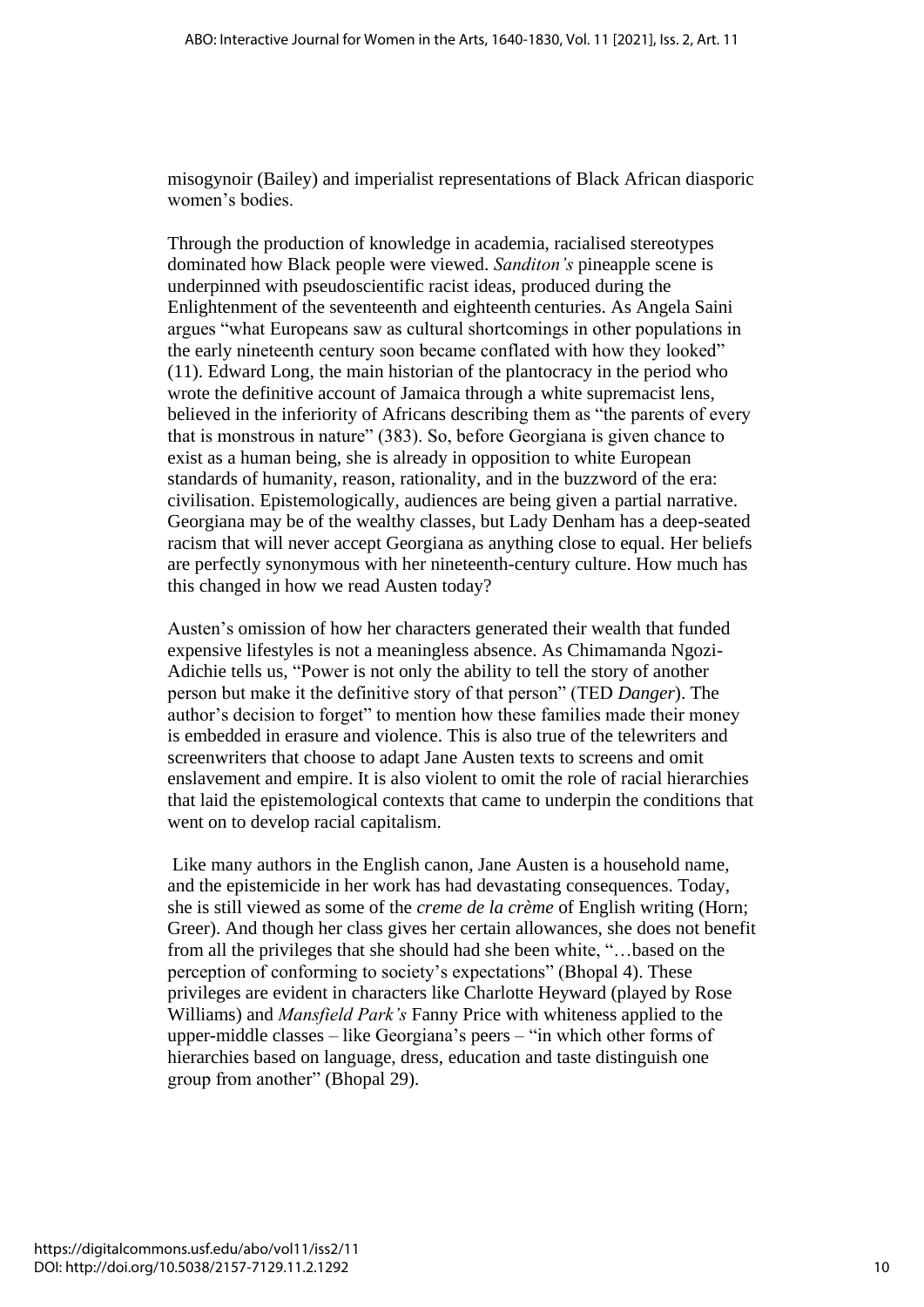Austen's epistemicide could impact how present-day Global Majority people read and watch these stories. For students engaging with *Sanditon* and *Mansfield Park*, it would be reasonable to compare the lifestyle of the Bertrams to the story of Georgiana Lambe. For both novels the sociohistorical context they exist in cannot be overlooked in any critical analysis, as one shows how it is possible to think about the gentry without much thinking about colonial expansion, while the other shows Black women's social mobility in the metropole. Moreover, the raced, gendered, and class-based violence that can occur even to those set to inherit £100,000. Georgiana, albeit an heiress, is ultimately a prop of white supremacy.

Remedies to the erasures and silences that persist in Austen spaces regarding colonial wealth are available from critical race studies and from scholars who analyse the Global South. Bhambra and colleagues (2018) argue that subjects revolving around works made in the Global North are so frequently "enduringly pale, male (and often stale); where people of colour do appear, they are all too often tokenistically represented" (6). In analysing *Sanditon*  through a lens of whiteness, future discussions could include how, even as a Black character, Georgiana is an agent of whiteness. How Georgiana is viewed makes clear that colonialism was more than land dispossession and physical brutality, but also a colonisation of the mind (@afuahirsch; Thiong'o). Kehinde Andrews argues that to maintain the subjugation of Africans throughout enslavement, their culture had to be eradicated, as "Europeans didn't just enslave us; they sought to break us up in order to control us" (109). During these years, they were the things the Global North interpreted as typically African, including languages and belief systems in pursuit of convincing the oppressed of their own rootlessness and unbelonging. Replacing them with European equivalents, tying into to how the "Psychosis of Whiteness" is "rooted in the political economy" (Andrews 194).

Via Georgiana Lambe and the incident with the pineapple, we can see how discourses of race operate amongst the British upper-middle classes: through motifs and subtle symbols, rather than the bloody violence one would have seen on Sir Thomas' Antiguan sugar plantation. However, as educators continue to struggle to teach these sorts of texts to racially diverse groups, one recommendation would be to look at them through a critical race lens. If we read Georgiana through an intersectional gaze, we can argue that her experiences of the world may lend its ear to "… the violence … many women experience … shaped by other dimensions of their identities, such as race and class" (Crenshaw). Responding to Black Lives Matter, and calls to decolonise *curricula*, this is now more vital in the period drama fanbase than ever, an audience dominated by white women, where Global Majority women, such as Amanda Prescott and Bianca Hernandez, have faced racism for pushing for more diversity and representation. The stories of Jane Austen are interlinked with the social histories of National Trust sites, buildings, and grounds. We as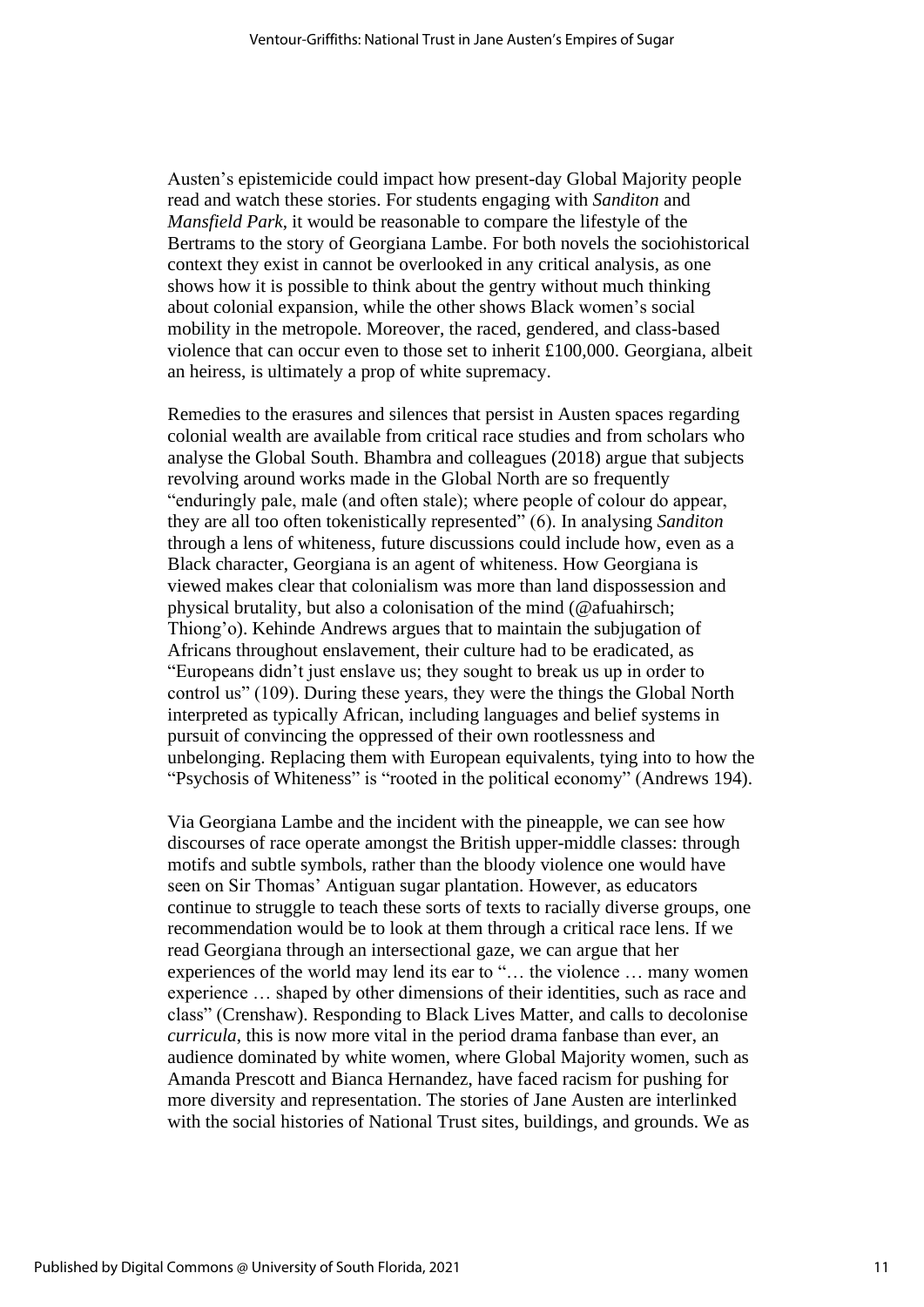the consumers cannot talk about the work of Jane Austen, even outside of *Sanditon* and *Mansfield Park*, without discussing the colonialism, racism, and class inequalities the lives of her character were built on. Furthermore, the ostentatious levels of wealth the characters she wrote therein possess. Without looking at her work in the context of historic inequalities, meaning both colonialism and the subjugation of the working-class, epistemicide endures in pretending her stories revolved around capital generated by ethical business practices. And in the context of race, this means acknowledging the 'racial epidermal schema' (Fanon) that underpinned enslavement and how anti-Blackness at least in-part came from that system (Williams, *Capitalism*).

Another way of reading Austen is possible because the backdrops of her texts are not mere fictions fixed within the construct of The Story, but a means for discussing colonial history. For many fans whose heritage derives from the Global South, this is entwined in our family history, and as more speak out in support of greater diversity in period texts, many continue to face racism in the fandom. Other fans may even think these texts are beyond modern critiques, but we could also argue that it would be an equal act of violence to dismiss the roles historic inequalities played in the conservation of many British country estates. Since the estates in Austen's work were more than likely based on the image of Regency Britain, including the decision to present global coloniality out of sight out of mind. When Austen does talk about it, whiteness is centred. A raw example of violence in print, doing untold damage to our understanding of the roles of colonialism, race, and empire, with "the great wealth of the few [dependent] on the poverty of the productive many" (Higman 5).

In conclusion, using her novels as a conduit, audiences today could further examine how what the National Trust exposes: Jane Austen's novels, show us, if we wish to see it, the context of race, empire, and how those that owned some of these properties were complicit in this violent system of racial capitalism. Georgiana Lambe existed in a society where it was possible for people like her to be kidnapped off a London Street bound for enslavement in the West Indies. As David Olusoga tells us what nearly happened to Jonathan Strong:

> In 1765, a teenage boy was brought to [St Bart's Hospital]. His name was Jonathan Strong, and he was a slave. … the man … [claiming] to be his owner had beaten about the head and neck with a pistol and then dumped him in the street to die. … he had been found in the street by a minor civil servant called Granville Sharpe who brought him to [St Barts] […] Two years later, Jonathan Strong was abducted and sold to a Jamaican slave owner. Determined to keep his freedom, he asked Sharpe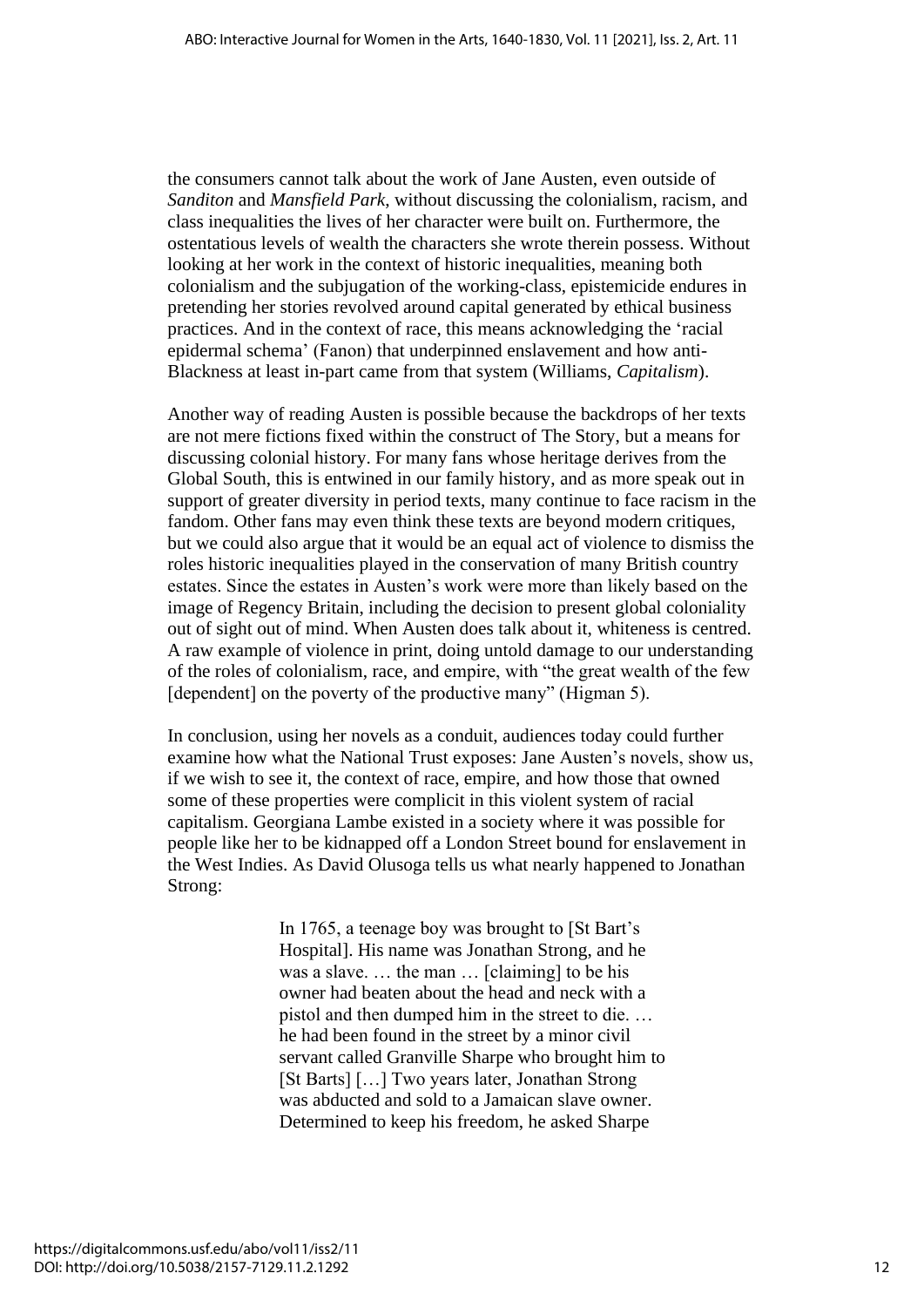for help. Sharpe didn't have any legal training, but he went before a magistrate and successfully argued for Strong's release. What Granville Sharpe discovered was the case of Jonathan Strong wasn't an isolated incident. Black people were routinely being kidnapped on the streets, bundled onto ships bound for slavery in the West Indies (Freedom, 00:22:19–00:23:25).

Georgiana is a Black heiress living in Regency England, but she is not treated in accordance with her class, and lives "at an intersection of recognized sites of oppression" (Delgado and Stefancic 58). In this context, the National Trust report gives Jane Austen fans the opportunity to understand British anti-Blackness and its history, as well as how the economics of enslavement had a direct impact on the conservation of country estates.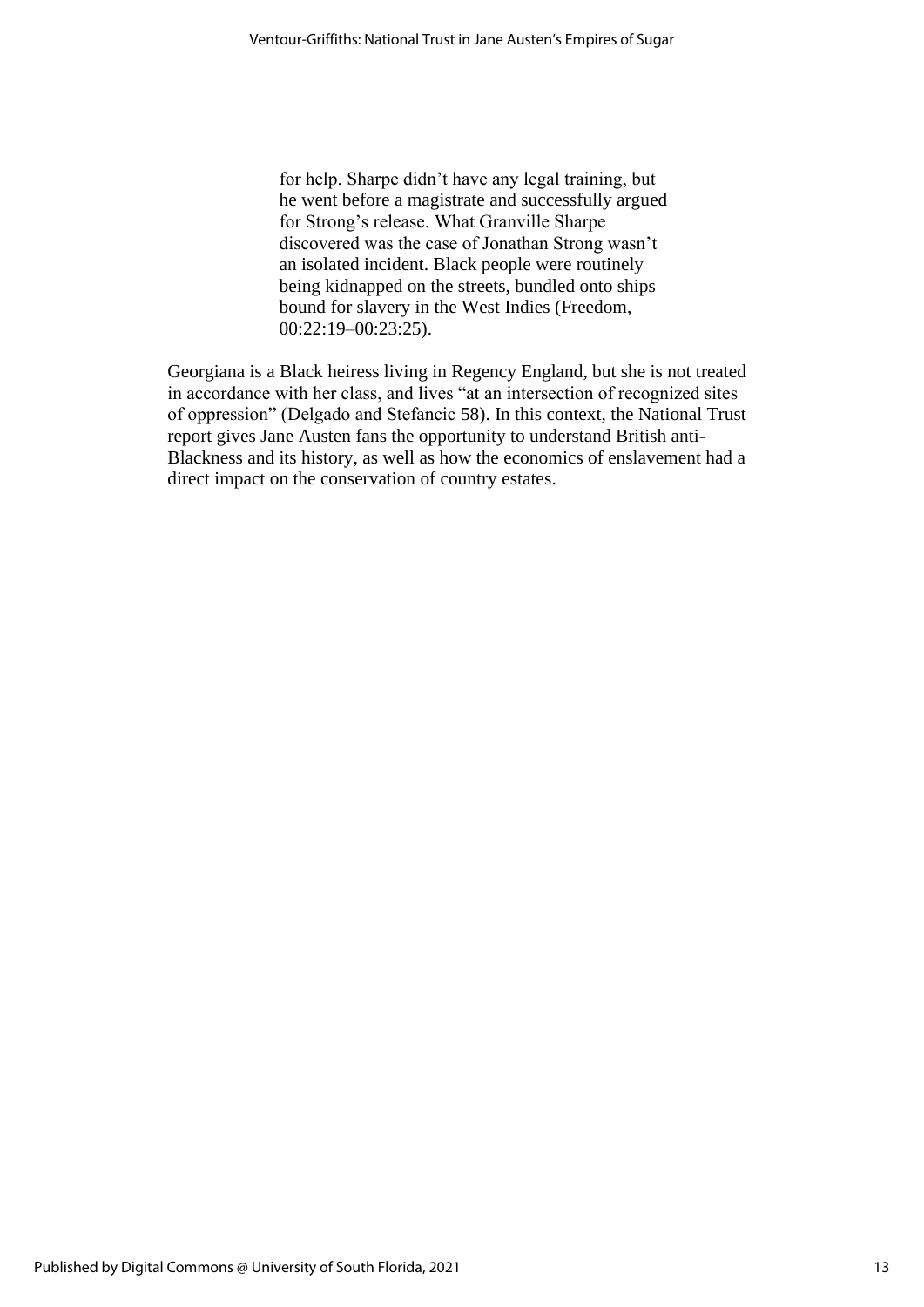## Works Cited

- Accapadi, Mamta Motwani. "When White Women Cry: How White Women's Tears Oppress Women of Colour," *College Student Affairs Journal,*  26(2), 2007, pp. 139-167.
- AFLO. the poet. "AFLO. the poet and Priss Nash Wake Up". *YouTube*, uploaded by AFLO. the poet, 12 Aug. 2020. <https://youtu.be/PVhqr4ckUA4>

Ahmed, Sara. "Declarations of Whiteness." *Borderlands*, Vol 3, 2, 2004.

- "The Nonperformativity of Antiracism." *Meridian,* Vol 7, 1, 2006, pp. 104-126.
- "A phenomenology of whiteness." *Feminist Theory*, Vol 8, 2, 2007, pp. 149-168.
- *On Being Included: Racism and Diversity in Institutional Life*. Duke, 2012.
- Andrews, Kehinde. *Back to Black: Retelling Black Radicalism for the 21st Century.* ZED, 2019.
- Anonymous. *The Woman of Colour* 1808, edited by Lyndon J. Dominique, Broadview, 2001.
- Austen, Jane. *Mansfield Park.* 1814. Penguin, 2005.
- Ayodele, Mayowa. "Under the microscope: The Order of St Michael and St George explained." *Operation Black Vote,* 24 June 2020, [https://tinyurl.com/2p86b9xz.](https://tinyurl.com/2p86b9xz)
- Bailey, Moya. "Where Crunk Meets Conscious and Feminism Meets Cool." *Crunk Feminist Collective,* 14 Mar 2010, <https://tinyurl.com/mwywx7se>
- BBC. "Breonna Taylor: What happened on the night of her death?" *BBC*, 8 Oct 2020,<https://tinyurl.com/3nvnjxbw>
- Beckles, Hilary. *Centering Woman: Gender Discourses in Caribbean Slave Society.* Markus Wiener Publishers, 1999.
- *Belle.* Dir. Amma Asante. Searchlight Pictures, 2013. Film.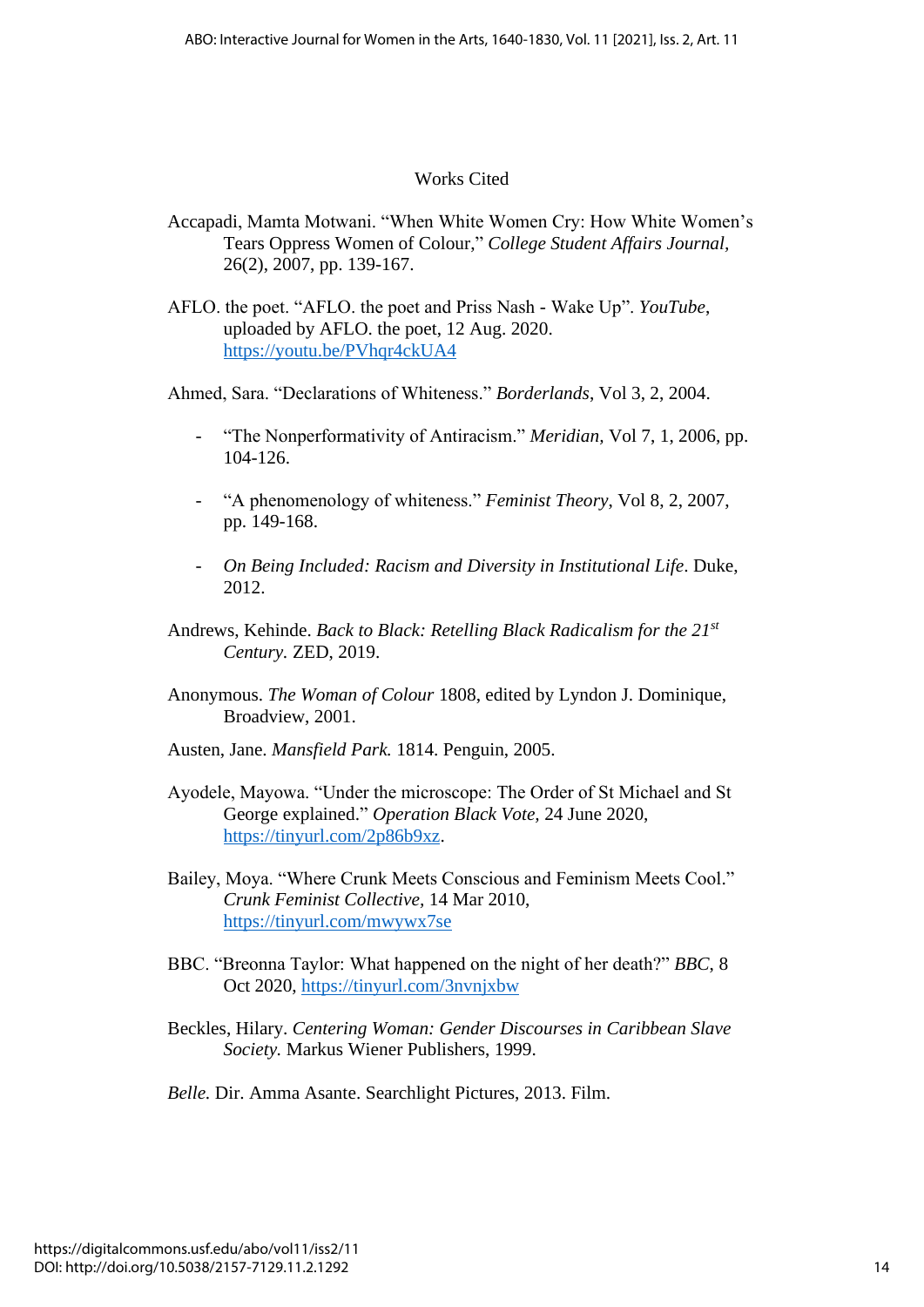- Bhambra, Gurminder K., Gebrial, Dalia et al. "Introduction: Decolonising the University?" *Decolonising the University,* edited by Gurminder Bhambra, Dalia Gebrial et al, Pluto, 2018, pp. 1-18.
- Bhopal, Kalwant. *White Privilege*. Policy Press, 2019.
- Brown, Steven. "'You defamed Churchill!' Woke backlash as National Trust members erupt at board." *Express*, 9 Nov 2020, <https://tinyurl.com/nu76t8ee>
- Crenshaw, Kimberle, "Mapping the Margins: Intersectionality, Identity Politics, and Violence against Women of Color." *Stanford Law Review*, 43(6), 1991, pp. 1241–1299.
- De Bruxelles, Simon. "Calls for redesign of royal honour over 'offensive' image." *The Guardian,* 22 June 2020, https://tinyurl.com/5b9n8fdn
- Delgado, Richard and Jean Stefancic. *Critical Race Theory: An Introduction*. NYU, 2017.
- DiAngelo, Robin. *White Fragility*. Allen Lane, 2018.
- Dickson, William. *Letters on Slavery*. 1789. Negro University Press Imprint, 1970.
- Di Santolo, Alessandra Scotto. "Tory MP rages at 'anti-British' National Trust trying to 'rewrite history'." *London Express*, 12 Nov 2020, <https://tinyurl.com/4szbx8fd>
- [DDN] Double Down News. "Everything you know about the British Empire is a lie | George Monbiot." *YouTube,* uploaded by DDN, 14 Jul 2020, <https://tinyurl.com/b482s83k>
	- "Black Lives Matter & The Question of Violence | Gary Younge." *YouTube,* uploaded by DDN, 5 June 2020, <https://tinyurl.com/9epfnudb>
- Eddo-Lodge, Reni. *Why I'm No Longer Talking to White People About Race.*  Bloomsbury, 2017.
- "Episode 1." *The Long Song*, Sarah Williams and Andrea Levy, Series 1, BBC, 2018.
- "Episode 2." *Sanditon,* Andrew Davies, Series 1, ITV, 2019.

<sup>&</sup>quot;Episode 4." *Sanditon,* Andrew Davies, Series 1, ITV, 2019.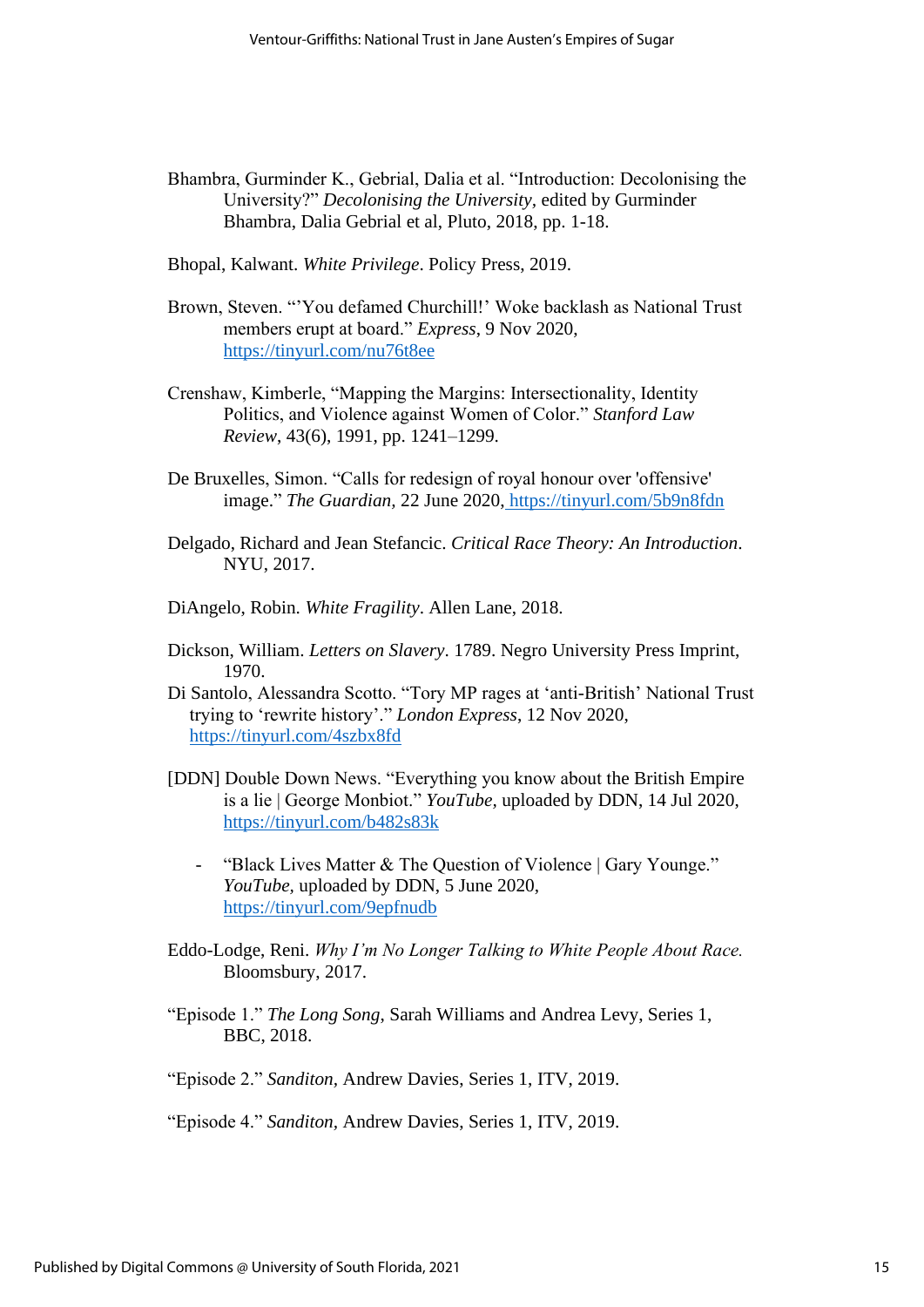Fanon, Frantz. *Black Skin, White Masks*. London, Pluto, 1967.

- Fitchue, L.F., and Fitchue, E.J. "Collisions between Racism and the Truth of the Cross." *Contesting Post-Racialism: Conflicted Churches in the United States and South Africa*, edited by R. Drew Smith and colleagues. University of Mississippi, 2015, pp. 153-170.
- "Freedom." *Black and British*, created by David Olusoga. Season 1, Episode 2, BBC, 2016.
- Gentleman, Amelia and Gayle, Damien. "Sarah Reed's mother: 'My daughter was failed by many and I was ignored'." *Guardian*, 17 Feb 2016, <https://tinyurl.com/txay3bwk>
- Goffe, Tao Leigh. "Scratching the Surface: A Speculative Feminist Visual History of other Windrush Itineraries." *The Other Windrush: Legacies of Indenture in Britain's Caribbean Empire*, edited by Maria del Pilar Kaladeen and David Dabydeen, 2021, pp. 93-111.
- Greer, Germain. "In praise of Jane." *Guardian,* 12 Mar 2007, [https://tinyurl.com/5bswstjl.](https://tinyurl.com/5bswstjl)
- Hartigan Jr, J *Odd Tribes: Toward a Cultural Analysis of White People*. Duke UP, 2005.
- Hinsliff, Gaby. "Cream teas at dawn: inside the war for the National Trust." *Guardian*, 16 Oct 2020,<https://tinyurl.com/cz98rkfa>
- Higman, Barry William. *Plantation Jamaica 1750–1850: Capital and Control in a Colonial Economy.* UWI Press, 2008.
- Hirsch, Afua. *Brit(ish).* Jonathan Cape, 2017.
- hooks, bell. *All About Love: New Visions*. Harper Perennial, 2000.
- Horn, Heather. "The Atlantic's 1863 Case for Why Jane Austen Is Great." *The Atlantic,* 2013, <https://tinyurl.com/3ckezs3z>

Hunter, Shona. "Being Called to 'By the Rivers of Birminam': the relational choreography of white looking." *Critical Arts*. 29(1), 2015, pp. 43-57.

- "How Do White People Do Anti-Racist Work In The Context Of Pervasive Institutional Whiteness Across Our Educational Institutions?" *Leeds Beckett*, 9 Jan 2019,<https://tinyurl.com/yc4tram3>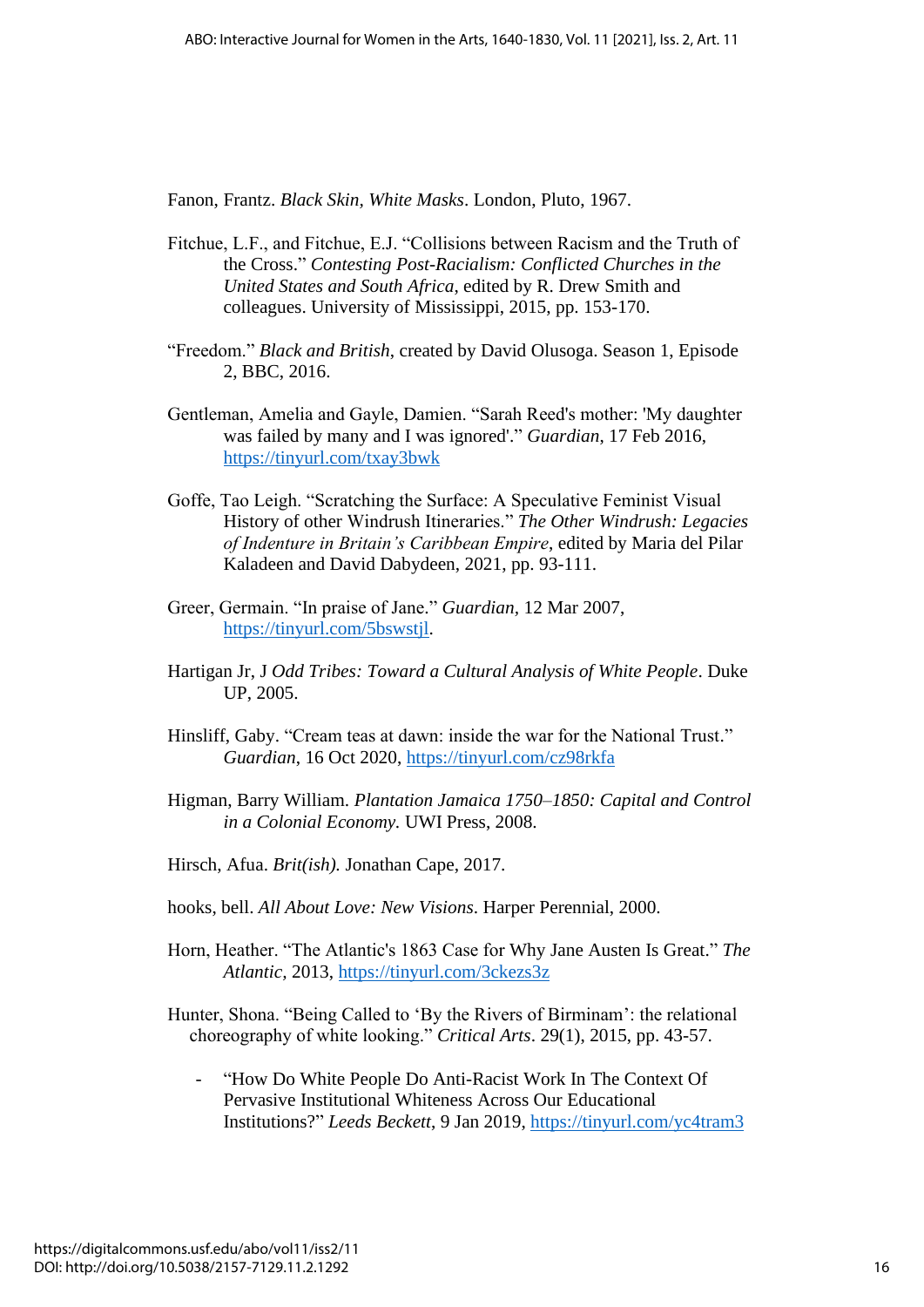Jones-Rogers, Stephanie E. *They Were Her Property: White Women as Slaveowners in the American South.* Yale University Press, 2019.

Legacies of British Slavery [LBS].<https://www.ucl.ac.uk/lbs/search/>

- Long, Edward. *History of Jamaica: Volume 2: Reflections on its Situation, Settlements, Inhabitants, Climate, Products, Commerce, Laws, and Government.* Ian Randle, 1774.
- Malloch, Russell. "The Order of St Michael and St George: 1818 to 2018 (part one)." *Gazette,* n.p., 2018,<https://tinyurl.com/57zmpvky>
- Mills, Charles. "Racial Exploitation and the Wages of Whiteness." *What White Looks Like: African American Philosophers on the Whiteness Question*, edited by George Yancy, 2007, pp. 25-54.
- Mohdin, Aamna and Storer, Rhi. "Tributes to slave traders and colonialists removed across the UK." *Guardian*, 29 Jan 2021, <https://tinyurl.com/3r7xr5t4>
- National Trust. *Interim Report on the Connections Between Colonialism and Properties Now in The Care of the National Trust, Including Links with Historic Slavery*. National Trust, Swindon, 2020, pp. 5-6, <https://tinyurl.com/27j4zcz2>

Olusoga, David. *Black and British*. Pan, 2017.

- "Historians have become soft targets in the culture wars. We should fight back." New Statesman, 8 Dec 2021,<https://tinyurl.com/yck3vxz6>
- Pierce, Chester. "Offensive Mechanisms." *In the Black Seventies*, edited by Floyd Barbour, Sargent, 1970, pp. 265-282.
- "Profit and Loss." *Britain's Forgotten Slaveowners*, created by David Olusoga, Season 1, Episode 2, BBC, 2015.
- Prescott, Amanda. "Notes On A Scandal: *Sanditon* Fandom's Ongoing Racism And The Danger Of Ignoring Austen Discourse On Social Media." *ABO*, Fall 2022.

Saini, Angela. *Superior: The Return of Race Science.* Fourth Estate, 2019.

Said, Edward. *Culture and Imperialism.* Vintage, 1993.